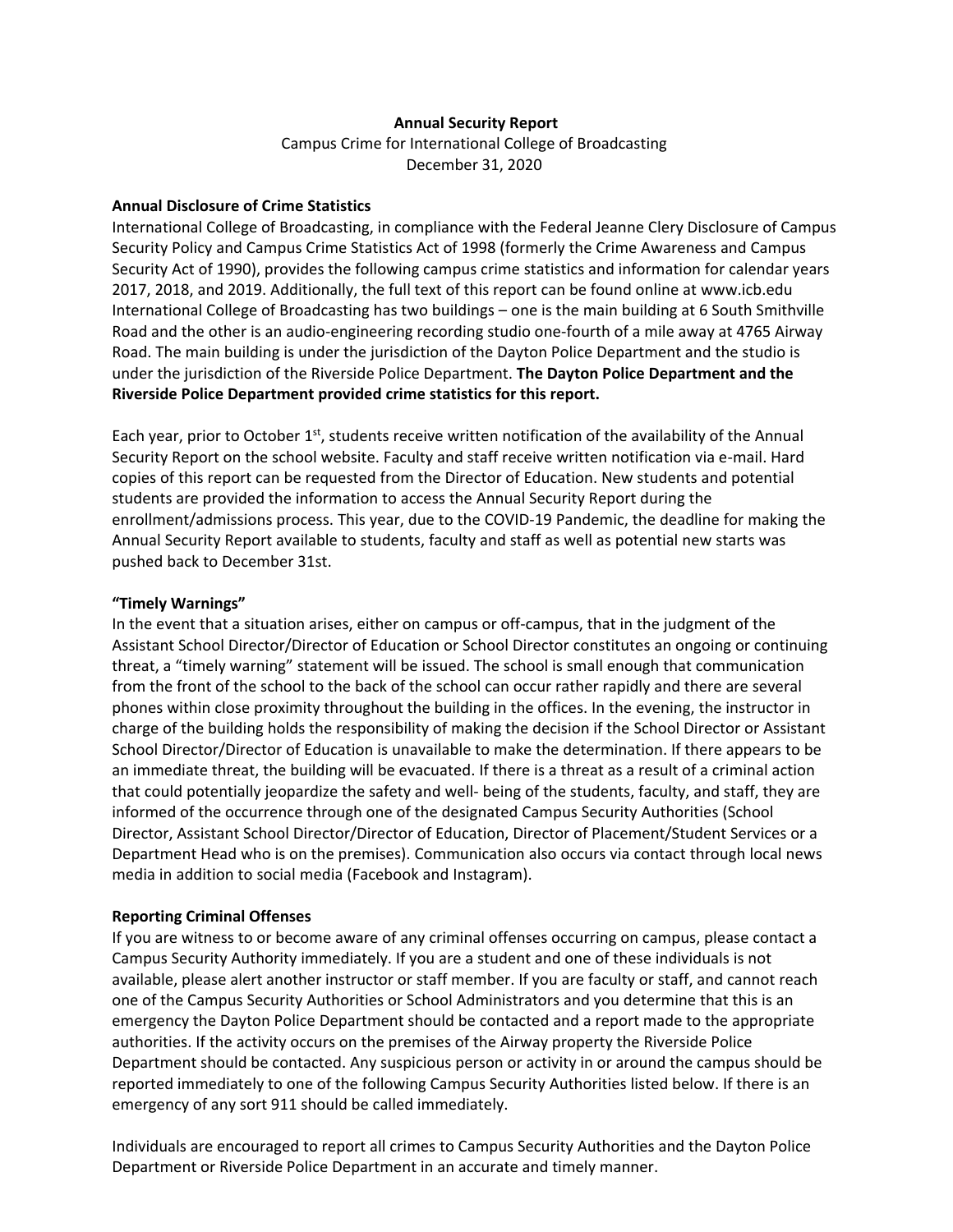## \***Voluntary Confidential Reporting**

If you are the victim of a crime and do not want to pursue action within the criminal justice system, you may still want to consider making a confidential report. With your permission, a designee of International College of Broadcasting can file a report on the details of the incident without revealing your identity. The purpose of a confidential report is to comply with your wish to keep the matter confidential, while taking steps to ensure the future safety of yourself and others. With such information, the school can keep an accurate record of the number of incidents involving students, faculty, and staff, determine where there is a pattern of crime with regards to a particular location, method, or assailant, and alert the campus community to potential danger. Reports filed in this manner are counted and disclosed in the annual crime statistics for the institution.

## **Campus Security Authorities**

J. Michael LeMaster – School Director– 937-258-8251 Ronda Doster – Director of Education/Asst.School Director – 937-258-8251 Kenneth Pyles – Director of Placement/Student Services – 937-258-8251 Dayton Police Department – Non-Emergency: 937-333-2677 (333-COPS) Riverside Police Department – Non-Emergency: 937-233-1801

## **Security and Access to the Buildings**

International College of Broadcasting's main campus is open from 7:30 am to 11:00 pm Monday through Thursday, 7:30 am to 5:00 pm Friday, and 9:00 to 1:00 on Saturday. After the front office closes at 6:00 pm on the weekdays the front lobby door is secured so that all students must enter and exit through the designated student door. The door is equipped with a crash bar so that outside individuals cannot enter the building but students and staff can safely exit the building. Surveillance cameras monitor the main hallway, the library/media center, the student lounge, and the front lobby. The school is small enough that individuals who are not students or graduates are readily identifiable as needing to be questioned as to the nature of their business at the college. The additional audio-engineering/ recording studio on Airway is accessible by key only and is open only during class times and during scheduled sessions with supervision by faculty/staff at all times. The parking lots are well lit and students, faculty, and staff are encouraged to have someone walk with them to their vehicles after dark. Building maintenance checks regularly to make sure that all outdoor lighting is working and that emergency lighting inside the premises is working at all times. Maintenance also does regular walk- through in both buildings to make sure that there is no suspicious activity.

\*There are no campus housing facilities affiliated with the school.

#### **Campus Law Enforcement**

International College of Broadcasting has identified Campus Security Authorities, but these individuals are not trained in security and are not able to make arrests. Their role is to identify potential threats to the students, faculty, and staff, and to take the appropriate safety procedures to minimize or eliminate any existing or potential threat. They are the primary point of contact for any individual wanting to report criminal activity on or around the campus. If there is a situation that is determined to warrant law enforcement intervention, the Dayton Police Department or Riverside Police Department will be contacted. The Dayton Police Department patrols the area of the main campus on a frequent basis and alerts International College of Broadcasting to any suspicious activity.

#### **Counselors on Staff**

International College of Broadcasting has no counselors on staff. If individuals request services, the Director of Student Services has contact information for community resources that are available.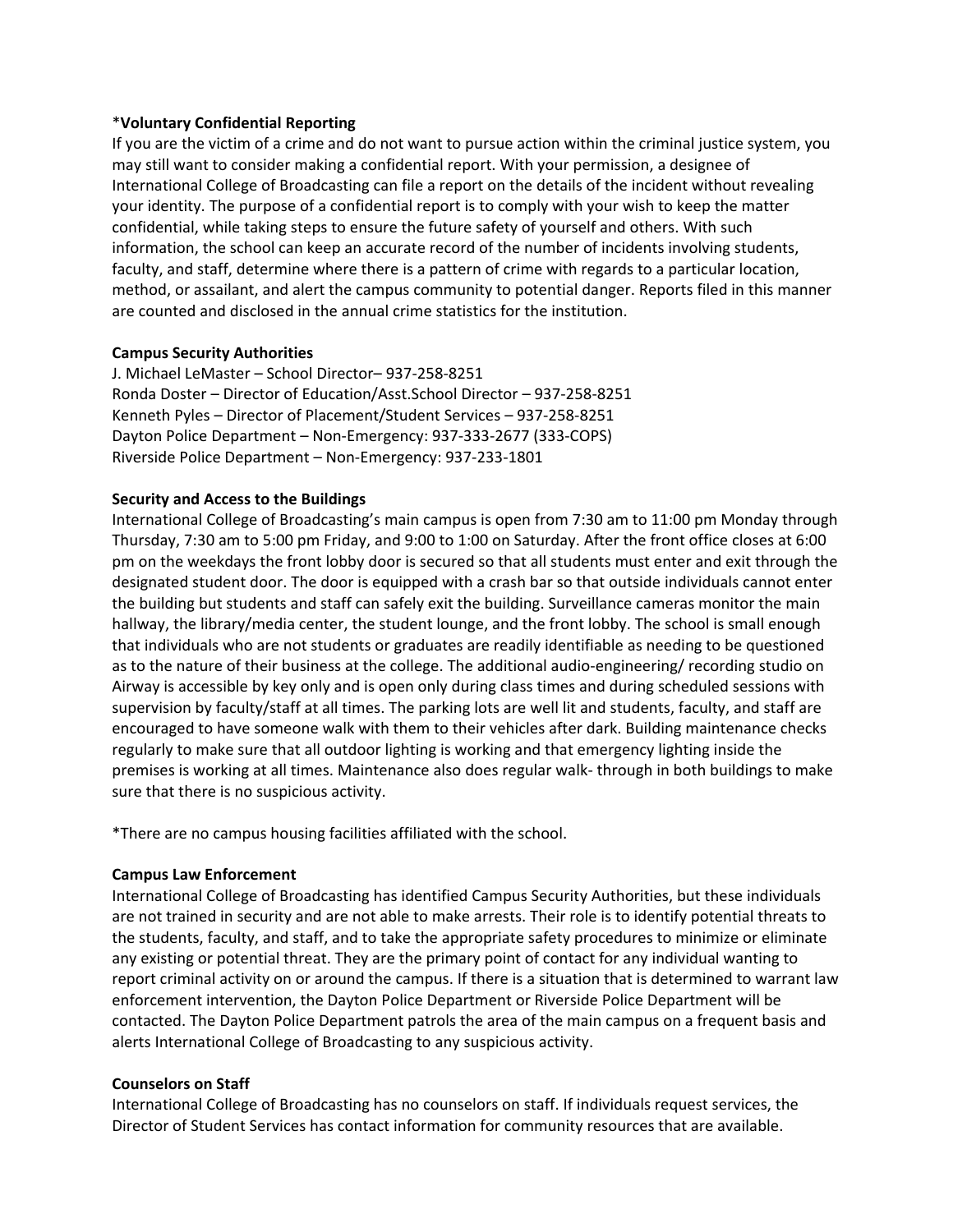### **Security Awareness/Crime Prevention Programs**

During orientation new students are provided with information on crime awareness and safety tips. Campus security measures are discussed in order to make the students aware of the steps and precautions that need to be taken in order for them to protect themselves. New faculty and staff are provided this information in their new hire packets.

We provide a variety of educational strategies and tips on how to protect yourself from sexual assault, theft, and other crimes. Any information that is considered to be of importance for students, faculty, and staff to know in regard to potential threats to personal safety is disseminated via hand-outs in classes, in employee mailboxes and on flyers posted on the school bulletin boards.

• It is strongly encouraged that all students and employees take responsibility for paying attention to their surroundings at all times and be cautious in their interactions with others. Individuals should never go to their cars at night without an escort.

## **Criminal Activity off Campus**

International College of Broadcasting does not have any off-campus student organizations. If an individual is a victim of or a witness to a crime off campus the proper local law enforcement authorities should be notified.

## **Emergency Response and Evacuation Procedures**

International College of Broadcasting is a participant in the NOAA Public Alert Radio Program that is sponsored by the U.S. Department of Commerce/National Oceanic and Atmospheric Administration (NOAA); the U.S. Department of Health and Human Services; the U.S. Department of Education; and the U.S. Department of Homeland Security/Federal Emergency Management Agency/Citizen Corps. The college has a public alert radio centrally located that is on at all times to alert us in case of severe weather conditions, terrorist threats, and other emergencies that may occur even if other lines of communication become unavailable. An alarm sounds and a warning light suggests that an emergency event that is requiring immediate attention is occurring. A watch light on the radio suggests the need to stay vigilant because of the possibility of an event turning into a warning situation.

Emergency response and evacuation procedures are provided each semester to all faculty, staff, and students. There are two exits in the main building that are illuminated with exit lighting. In the event of a tornado warning, the safest location for the students, faculty, and staff on the premises is in Studio A in the back room. In the event of a criminal threat, terrorist threat, or hazardous materials threat everyone is immediately evacuated from the premises and the appropriate authorities are contacted. In the event of an outbreak of a communicable disease, the School Director and the Assistant School Director/Director of Education will determine if the outbreak is identifiable as an "epidemic" and will cancel classes and close the building if this determination is made. If a biological threat, bioterrorism or disease outbreak were to occur in Montgomery County, the public would be informed through the news media and the Public Health website [\(www.phdmc.org\)](http://www.phdmc.org/) regarding the best steps to take to protect one's health. If there is a disease outbreak at the school we will contact the Health Commissioner for Montgomery County at 937-225- 5714. We currently have safety measures in place to address the Coronavirus Pandemic including temperature and symptom checks, mandatory face masks, social distancing, smaller classes, disinfecting and communication of procedures via the ICB website.

The school is small enough that communication from the front of the school to the back of the school can occur rather rapidly and there are several phones within close proximity throughout the building in the offices. Evening Department Heads in the building hold the responsibility of making the decision if the School Director or Assistant School Director/Director of Education is unavailable to make the determination of a potential threat to the safety of the students, faculty, and staff. The School Director and Assistant School Director are both reachable by phone for guidance. If there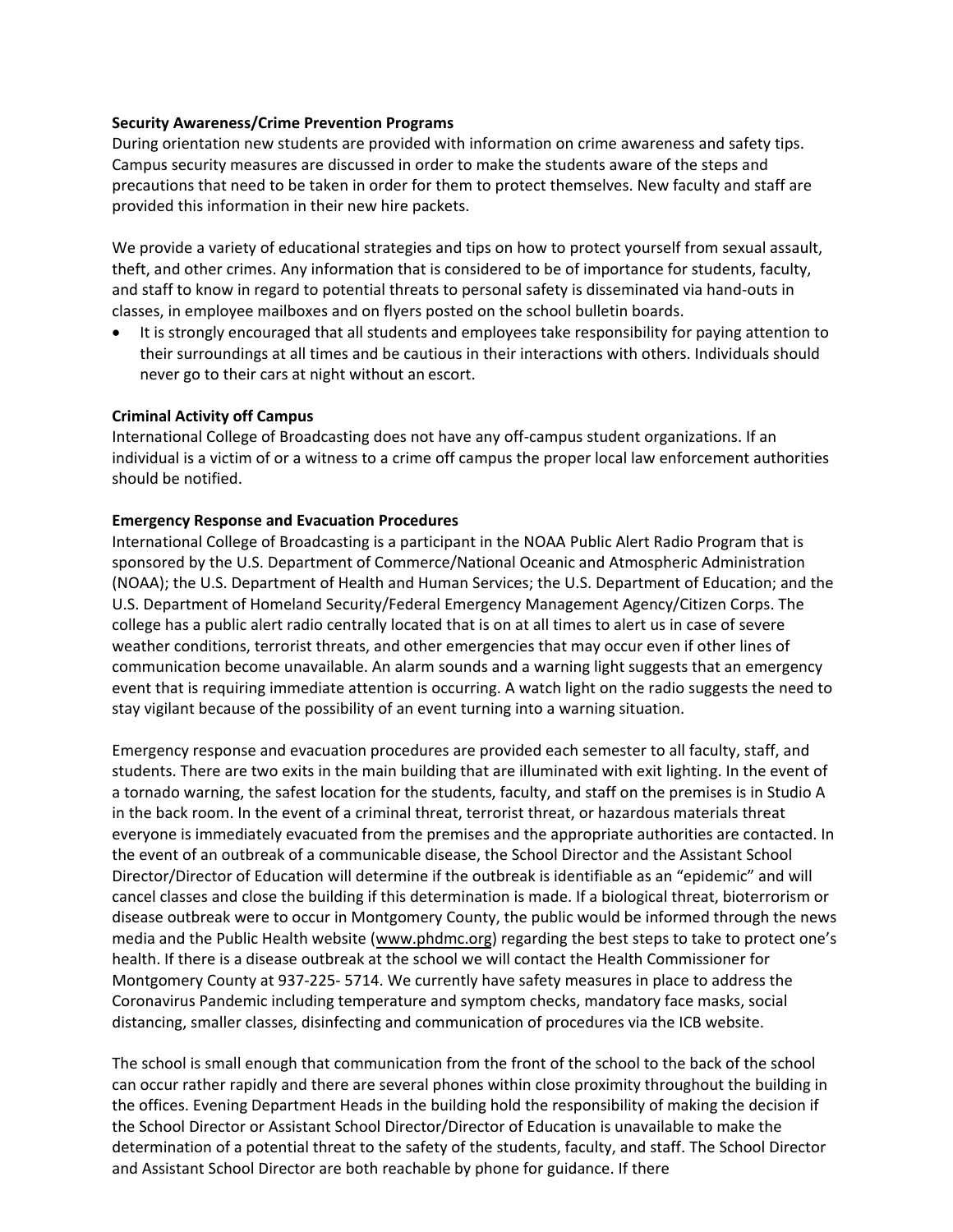appears to be an immediate threat, the building will be evacuated. If there is a threat as a result of a criminal action that could potentially jeopardize the safety and well-being of the students, faculty, and staff, they are informed of the occurrence through one of the designated Campus Security Authorities (Assistant School Director/ Director of Education, School Director, Director of Placement/Student Services). Faculty and staff will be required to have their classes participate in a review of the procedures and a drill on an annual basis.

Emergency Response Team

J. Michael LeMaster – School Director – 937-258-8251 Ronda Doster – Asst. School Director/Director of Education – 937-258-8251 Kenneth Pyles – Director of Placement/Student Services – 937-258-8251

Dayton Police Department – Non-Emergency: 937-333-2677 (333-COPS) Riverside Police Department – Non-Emergency: 937-233-1801 Montgomery County Health Commissioner-937-225-5714

## **Alcoholic Beverages/Controlled Substances**

International College of Broadcasting states in the school catalog that alcohol and drugs will not be permitted and/or used in the school, parking lot, or in the vehicles parked in the school parking lot. The employee handbook states this, as well. Persons under the influence of alcohol or drugs are subject to immediate disciplinary action. The possession, sale, manufacture or distribution of any controlled substance is illegal under both state and federal laws. Any individual found to be in possession of illegal substances or engaging in underage consumption of alcohol will be subject to disciplinary action at the school as well as reported to the local law enforcement authorities for potential criminal prosecution.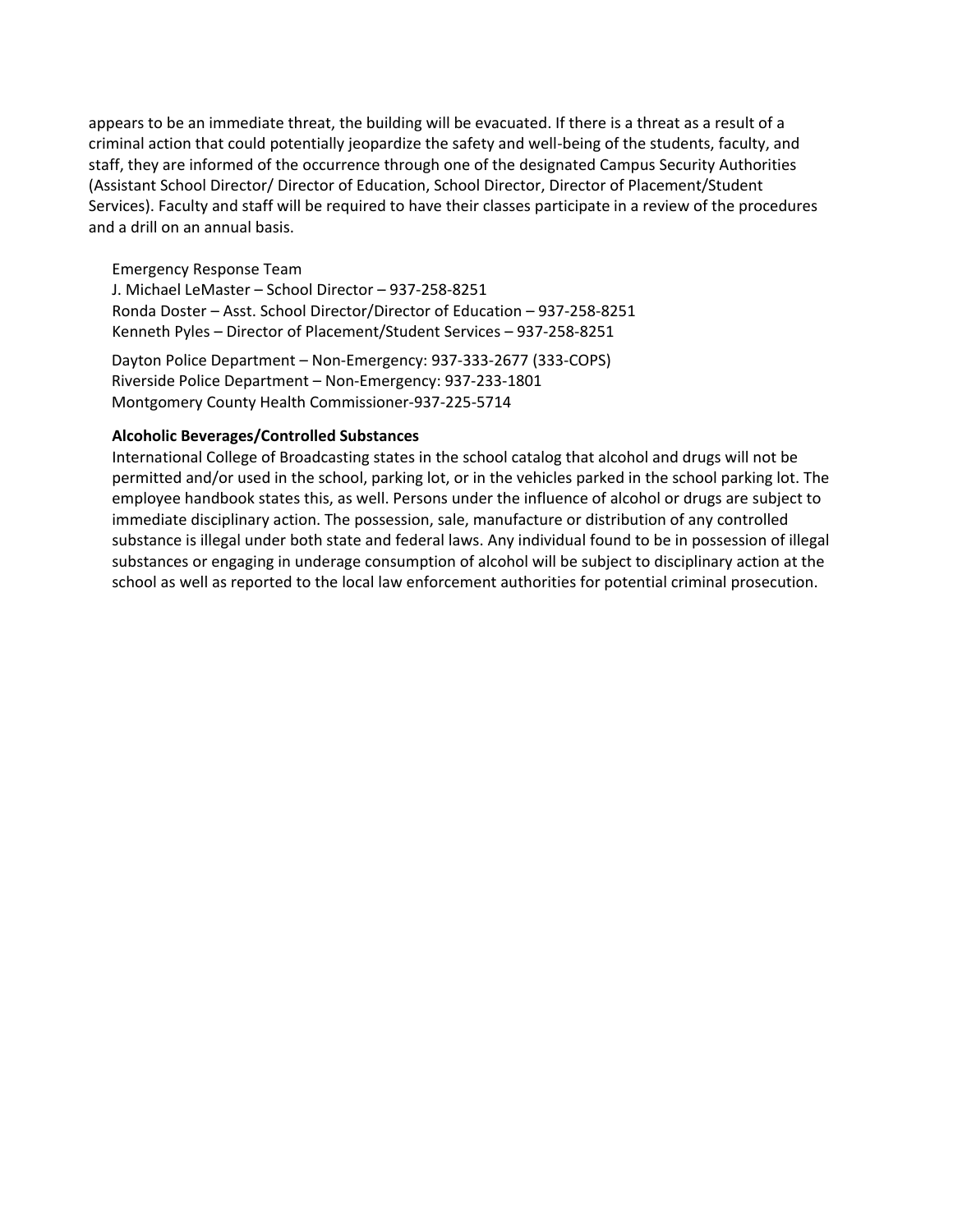## DRUG-FREE AWARENESS PROGRAM

The International College of Broadcasting has established a Drug-Free Awareness Program (DFAP). The DFAP encompasses the following four phases:

Phase 1 -WARNING TO ALL EMPLOYEES AND STUDENTS OF THE DANGERS OF DRUG ABUSE IN THE WORKPLACE: Drug abuse impairs memory, alertness, and achievement. It erodes the capacity to perform, think, and act responsibility. It may be grounds for termination from employment or expulsion from school at the International College of Broadcasting.

Phase 2 -NOTICE: THIS INSTITUTION HAS A POLICY OF MAINTAINING A DRUG-FREE WORKPLACE. All employees and students are hereby notified that the unlawful manufacture, distribution, dispensing, possession, or use of illicit drugs or alcohol is prohibited on the premises of all locations of the International College of Broadcasting. This includes all inside facilities, surrounding outside areas, and all functions sponsored by the International College of Broadcasting at other locations.

Phase 3 -NON-COMPLIANCE WITH THE TERMS OF THIS INSTITUTION'S DRUG-FREE AWARENESS PROGRAM will result in the following action being taken by the International College of Broadcasting.

Disciplinary sanctions will be imposed on any student or employee (consistent with local, state, and federal law) in possession of, using, or distributing illicit drugs or alcohol. These sanctions include completing an appropriate rehabilitation program, expulsion from school, termination of employment by the school, and referring any such incident to law enforcement officials for prosecution.

Anyone using, or in possession of, illicit drugs or alcohol on school property will have the option of enrolling in and completing an appropriate rehabilitation program or be terminated from school (or employment). This is applied to first time offenders only. Second time offenders will be terminated immediately.

Anyone distributing illicit drugs on school property will be expelled immediately and referred to the police for prosecution.

Phase 4 -If any student or employee has an illicit drug or alcohol addiction or problem, the International College of Broadcasting, strongly suggests you seek counseling, treatment, or rehabilitation for your problem.

I understand that this institution has established a Drug-Free Awareness Program to inform students and employees about:

- The dangers of drug abuse in the workplace.
- International College of Broadcasting's policy of maintaining a drug-free workplace;
- Any available drug counseling, rehabilitation, and employee assistance programs; and
- The penalties that may be imposed on employees and students for illicit drug or alcohol abuse on its premises or as part of its activities.

I have read and understand the conditions explained above.

STATISTICS IN A NATIONAL CONTRACTOR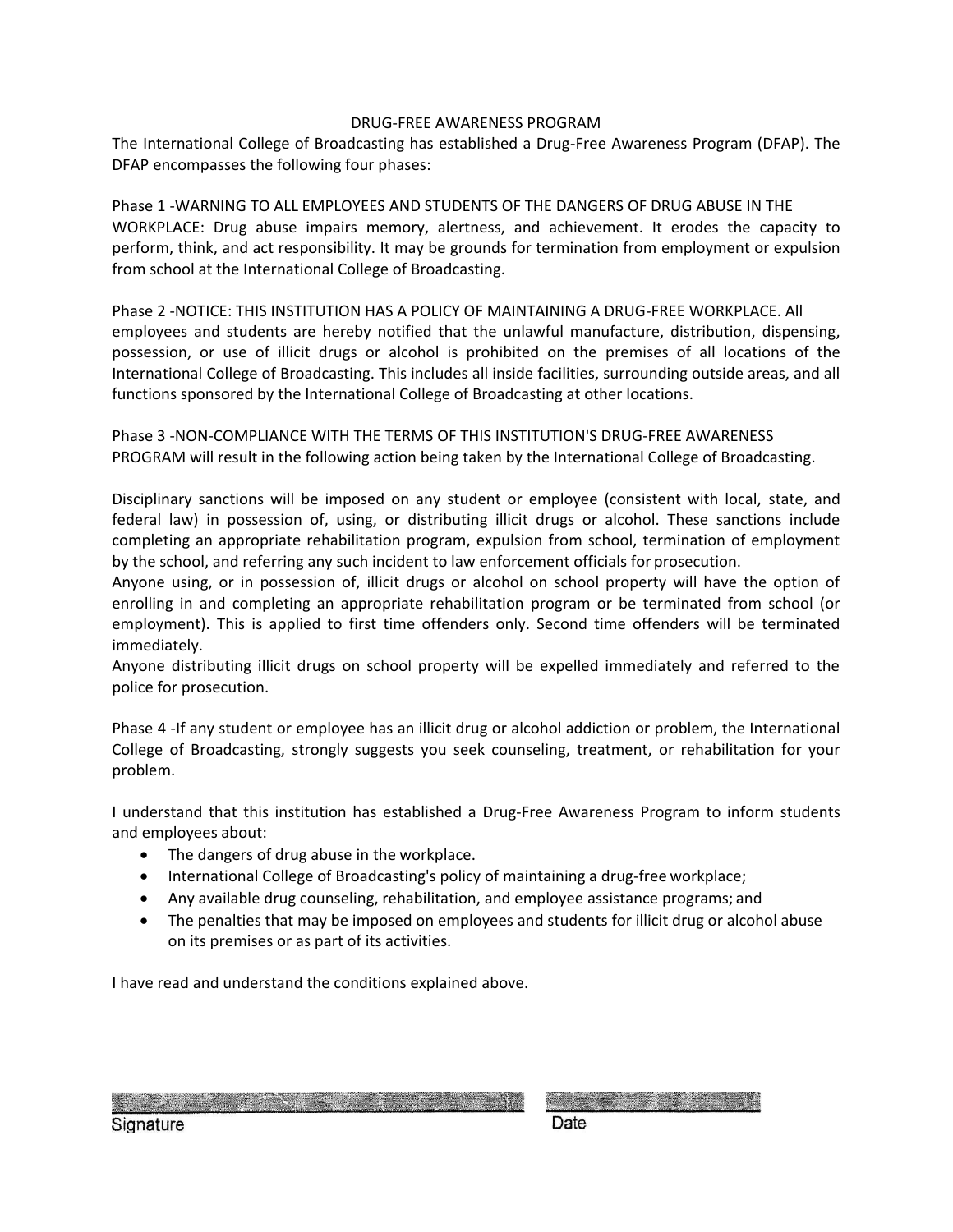The following statements deal with a very serious problem in the United States: illicit drug and alcohol abuse. The International College of Broadcasting is required by the U.S. Department of Education to implement a drug prevention program for its students and employees. Compliance with the Drug Free Schools and Communities Act of 1989 is a condition of the school's eligibility to participate in and Title IV program, (financial aid).

All students receiving PELL grant funds must sign a certificate that they will not engage in the unlawful manufacture, distribution, dispension, possession, or use of a controlled substance. Any PELL grant recipient not complying with the certification will lose all rights to PELL grant funds immediately -no exceptions.

The International College of Broadcasting strongly recommends that any student or employee who has a drug or alcohol addiction or problem seek counseling, treatment, or rehabilitation for your problem. The following list contains resources for locating such treatment:

| State-Wide<br><b>State Department of Education</b><br><b>Substance Abuse Section</b> | Montgomery County Alcohol, Drug<br><b>Addiction and Mental Health Services</b> |
|--------------------------------------------------------------------------------------|--------------------------------------------------------------------------------|
|                                                                                      | 937-443-0416                                                                   |
| 65 South Front St. #719                                                              |                                                                                |
| Columbus, Ohio 43255-0308                                                            | Local                                                                          |
| $(614)$ 466-2596                                                                     | Drug Education/Information Program<br>937-220-6600                             |
| <b>State Department of Health</b>                                                    |                                                                                |
| Drug-Free Schools Program                                                            | Nova House Association                                                         |
| 246 North High St.                                                                   | 937-253-1680                                                                   |
| Columbus, Ohio 43266-0588                                                            |                                                                                |
| <b>Ohio Department of Mental Health</b>                                              | <b>Project Cure</b>                                                            |
| and Addiction Services<br>30 East Broad St., 36th Floor                              | 937-262-3500                                                                   |
| Columbus, Ohio 43266-0586                                                            | <b>Alcoholics Anonymous</b>                                                    |
| $(614)$ 466-2596                                                                     | 937-222-2211                                                                   |

As we learn of new resources, this list will be updated.

The International College of Broadcasting will conduct a biennial review of its Drug Prevention Program to determine the program's effectiveness and to implement changes to the program if they are needed. The program will also be reviewed to ensure that its disciplinary sanctions are consistently enforced.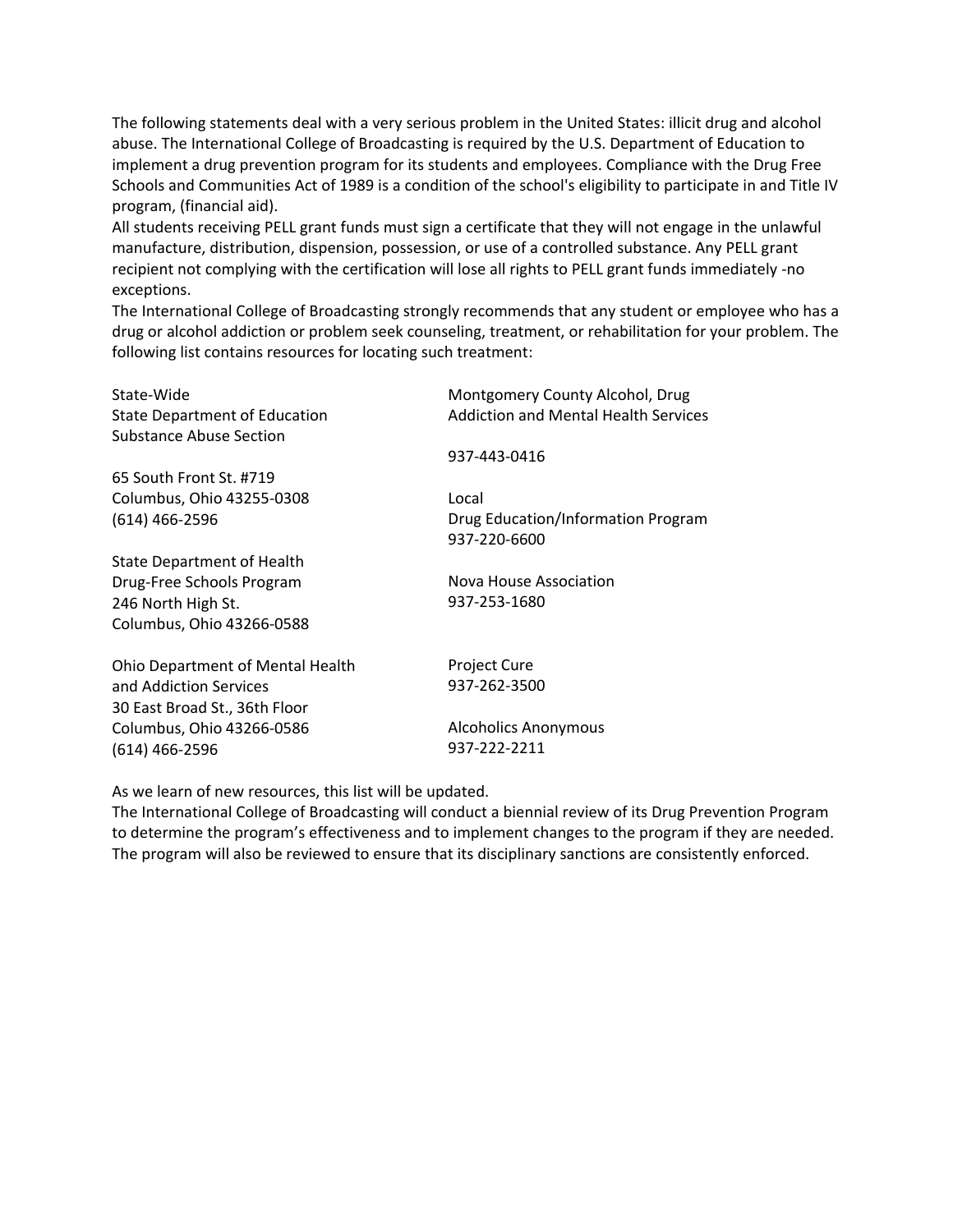## **Federal, State, & Local Legal Sanctions**

The following is a description of the applicable legal sanctions under Local, State, or Federal law for the unlawful possession or distribution of illicit drugs and alcohol.

# **A. Federal Law**

# **1.** Controlled Substances

Any person knowingly or intentionally manufacturing, distributing, dispensing, or possessing with an intent to distribute or dispense, a "controlled substance" (as defined in Title 21 U.S.C. Section 841 is subject to sentencing under Federal law to a term of imprisonment of as much as twenty (20) years to life and a fine of four million dollars (\$4,000,000). Although the sentences imposed under Federal law vary according to the specific controlled substance involved, all Federal sentencing requirements are stringent.

# **2.** Alcohol

The illegal manufacture or sale of alcoholic beverages, without obtaining the necessary and proper permits from Federal alcohol authorities may subject a convicted individual to fines of up to one thousand dollars (\$1,000).

## **B. State Law**

Criminal sanctions under Ohio law vary significantly depending upon the controlled substance and the act involved. All specific laws and relevant sections are written in the Ohio Revised Code (ORC).

## **1. Controlled Substances**

**ORC 2925.11:** Prohibits any person from knowingly obtaining, possessing or using a controlled substance. Penalty: A maximum of ten (10) years imprisonment and up to a \$5,000.00 fine.

# **2. Alcohol**

**ORC 4301.63:** Provides that no person under the age of twenty one (21) shall purchase beer or intoxicating liquor. Penalty: A fine of not less than \$25.00 or more than \$100.

**ORC 4301.69A:** Prohibits selling beer or intoxicating liquor to a person under the age of twenty one (21) years, or buying it for or furnishing it to such a person. Penalty: Misdemeanor of the first degree. Maximum penalty is imprisonment for up to 6 months and a \$1000.00 fine.

**ORC 4301.69E:** Provides that no underage person shall knowingly possess or consume any beer or intoxicating liquor, in any public or private place, unless he is accompanied by a parent, spouse, or legal guardian, who is not an underage person, unless it is for medical or religious reasons. Penalty: Maximum penalty is imprisonment for not more than six months and a \$1,000.00 fine.

## **C. Local Ordinances**

The city of Dayton enforces all the state criminal statutes cited above and all others cited in the ORC.

# **LEGAL REQUIREMENTS FOR ALCOHOL CONSUMPTION**

- A. Under state laws and local ordinances pertaining to alcohol, it generally is a crime to:
- 1. Underage Drinking
- purchase, order, pay for, or share the cost of alcohol if you are under 21.
- possess alcohol if you are under 21.
- consume alcohol if you are under 21.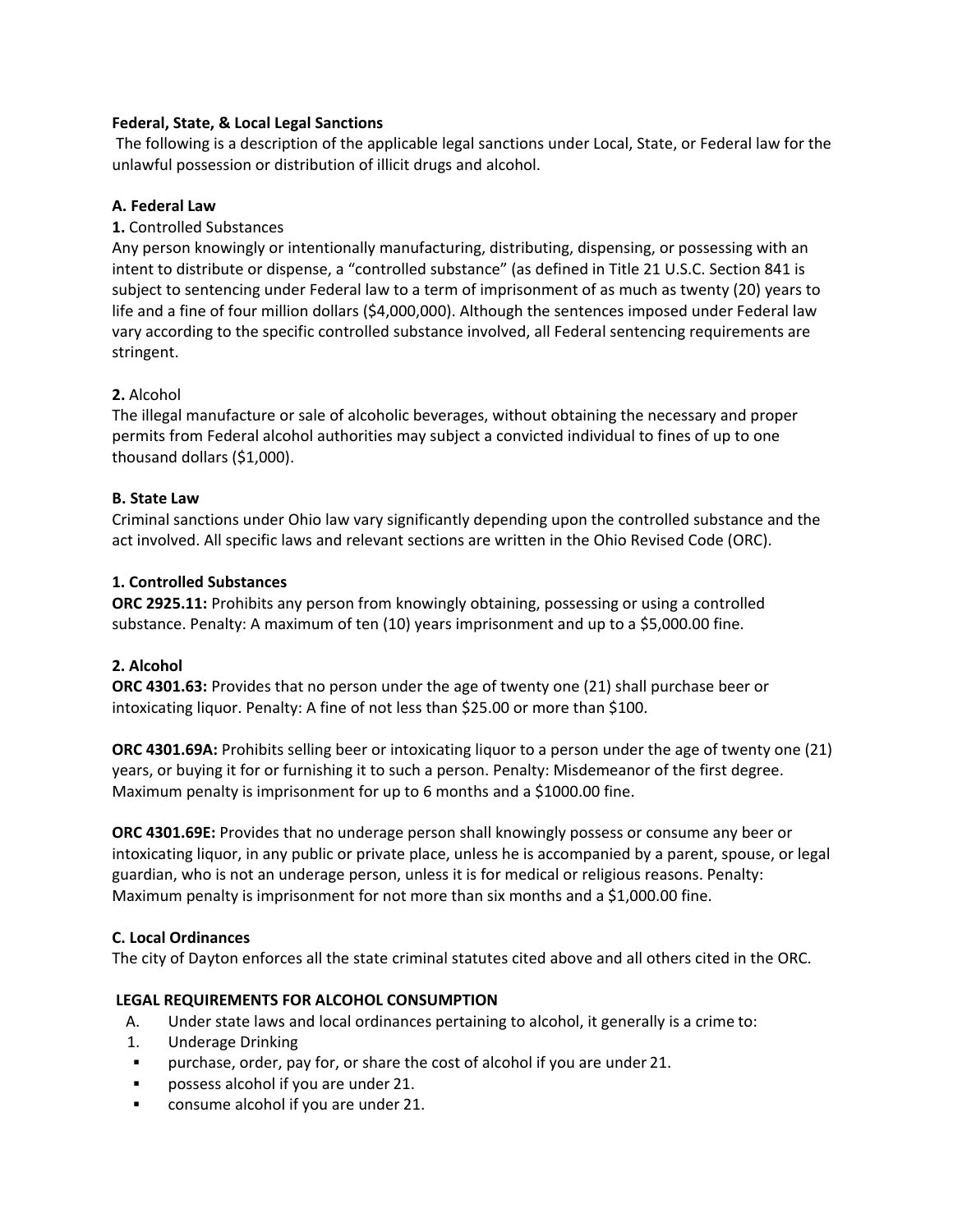- sell alcohol to, buy alcohol for, or furnish alcohol to anyone under 21-even in your own home, apartment, or residence hall room.
- allow anyone under 21 to remain in your home, apartment, or residence hall room, or in other property that you own or occupy, while possessing or consuming alcohol.
- 2. False Identification
- show or give false information about your name, age, or other identification to purchase or obtain alcohol if you are under 21.
- **•** provide false information about the name, age or other identification of another person under 21 to purchase or obtain alcohol for that person.
- 3. Open Containers
- have an open container of alcohol in your possession in any unlicensed public place.
- have an open container of alcohol in your possession while driving or riding in or on a motor vehicle.
- have an open container of alcohol in your possession while in or on a motor vehicle that is parked in or on a highway, street, or other place open to the public for parking. An "open container" is any holder or receptacle that allows open access to alcohol, including any bottle, can, or similar container on which the original seal has been broken. A bottle, can, or similar container that has been recapped or re-corked is still considered to be "open" for purposes of these statutes.
- 4. Transportation
- consume alcohol while in a motor vehicle.
- drive while under the influence of alcohol. If you are under 21, you are considered to be driving under the influence if your blood alcohol level is .02 or higher.
- 5. Disorderly Conduct
- engage in conduct that offends, inconveniences, annoys, or alarms others or that poses a risk of physical harm to yourself, to others, or to property while you are voluntarily intoxicated.

## **Health Risks**

The following is a description of the health risks associated with the use of illicit drugs and the abuse of alcohol.

A. The American Medical Association defines drug abuse as the "self-administration of drugs, either for non-medical reasons or in quantities and frequencies beyond those specified for proper medication," and it points out that millions of people today are abusing a wide variety of drugs, from aspirin to heroin and now to alcohol.

B. The medical profession and others in scientific fields agree that more research needs to be done on the long-range effects of alcohol and other drugs. However, they warn that there is already considerable evidence that alcohol and drug abuse do have serious deleterious effects, and no one should be deluded into believing that the abuse of marijuana or any other intoxicating or hallucinogenic drug is a safe thing to do. This includes alcohol, which is a drug.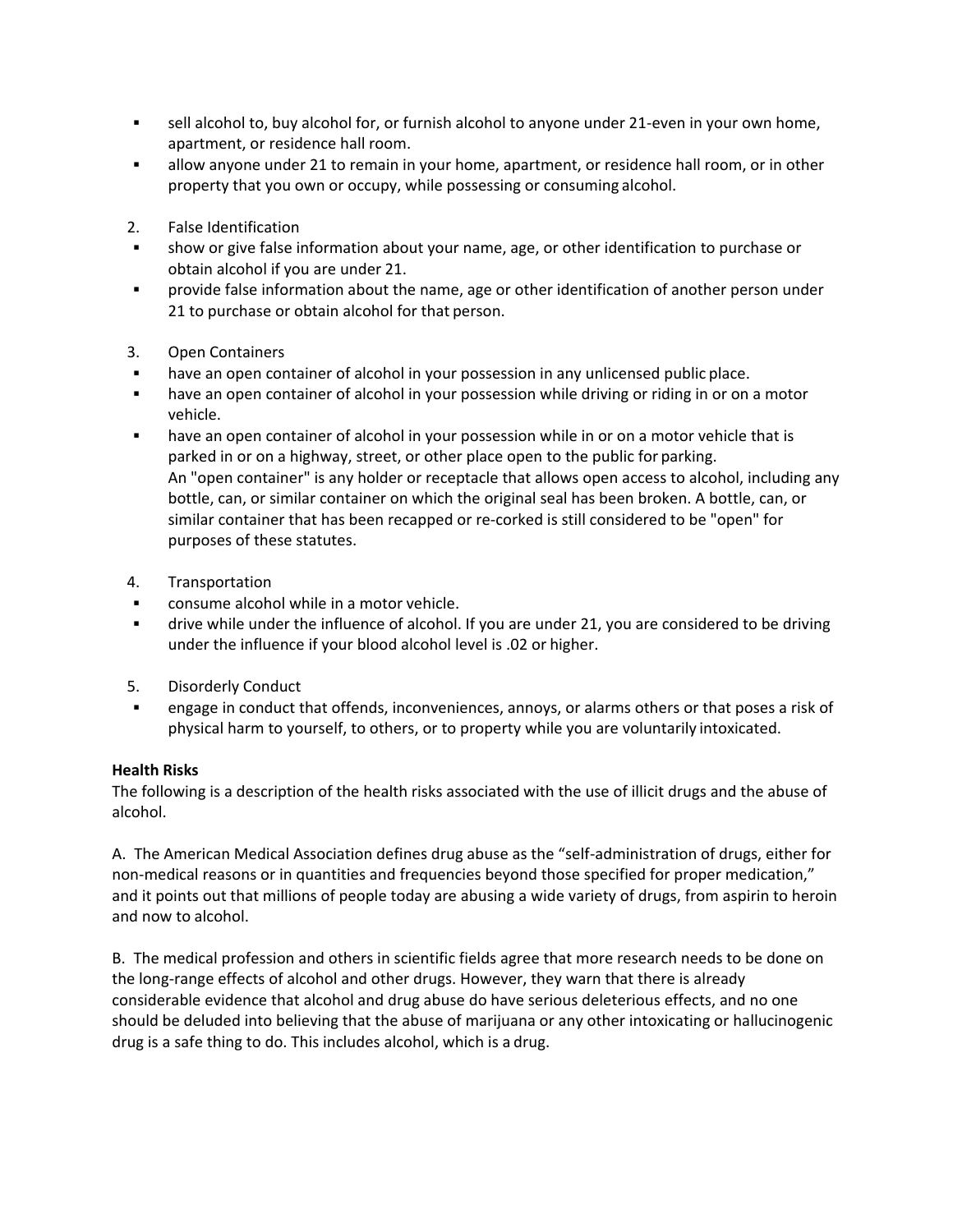## **Sexual Assault**

International College of Broadcasting will not tolerate sexual assault of any kind. The term sexual assault is a general term that includes a variety of actions against any person without the person's consent, against the person's will, or under force, threat of force, or coercion. Consent cannot be given while intoxicated or medicated since these states inhibit an aware state of mind.

The Ohio Revised Code, Chapter 2907, defines sexual assault as: rape; sexual battery; unlawful sexual conduct with a minor; corruption of a minor; gross sexual imposition; sexual imposition; importuning; voyeurism and public indecency; or, any unwanted touching or act that is non-consensual and committed by the offender for the purpose of sexual gratification.

Future revisions, amendments, or additions to these or other applicable codes are incorporated in this policy by this reference. Sexual assaults of any kind are criminal offenses and are subject to criminal charges in the state of Ohio.

These violations of state law are also violations of the International College of Broadcasting Code of Student Conduct. Certain types of these offenses, including rape, sexual battery, and gross sexual imposition, may trigger a mandatory Ohio Board of Regents academic dismissal hearing pursuant to Ohio Revised Code 3345.23.

Furthermore, the International College of Broadcasting Code of Student Conduct defines sexual assault as "any attempt or actual unwanted sexual contact, physical or nonphysical, in the absence of clear and voluntary consent. Clear and voluntary consent is consent that is given freely and actively in mutually agreed upon sexual activity. Consent is not clear or voluntary if it results from the use of physical force, threats, intimidation, or coercion. It is a violation of policy to have sex or sexual contact with someone who is known to be, or should be known to be incapable of making a rational, reasonable decision."

## Reporting Requirements

A. The "Jeanne Clery Disclosure of Campus Security Policy and Campus Crime Statistics Act" (formerly the Campus Security Act) requires that all university officials with significant responsibility for campus and student activities report any incident of alleged sexual assault. Professional mental health and pastoral counselors are exempt from this requirement. Survivors must be apprised immediately of this requirement. If the survivor does not wish to be identified, a third party report that does not include the survivor's name may be made.

B. While it is the final prerogative of the survivor to make decisions regarding her/his course of action, International College of Broadcasting strongly encourages survivors to make a full report to the Campus Security Authorities in order to ensure that all resources can be made available, as well as to maintain the widest range of options in which to pursue adjudication of the incident.

C. Timely reports will be made to the campus community in order to aid in the prevention of similar crimes.

## Reporting Protocol

A. If a sexual assault occurs on campus, the incident should be reported immediately to a Campus Security Authority.

B. If a sexual assault occurs off campus, the incident should be reported immediately in the jurisdiction where the incident occurred. Upon request, campus officials will assist the student, faculty, or staff member in completing a police report with local authorities.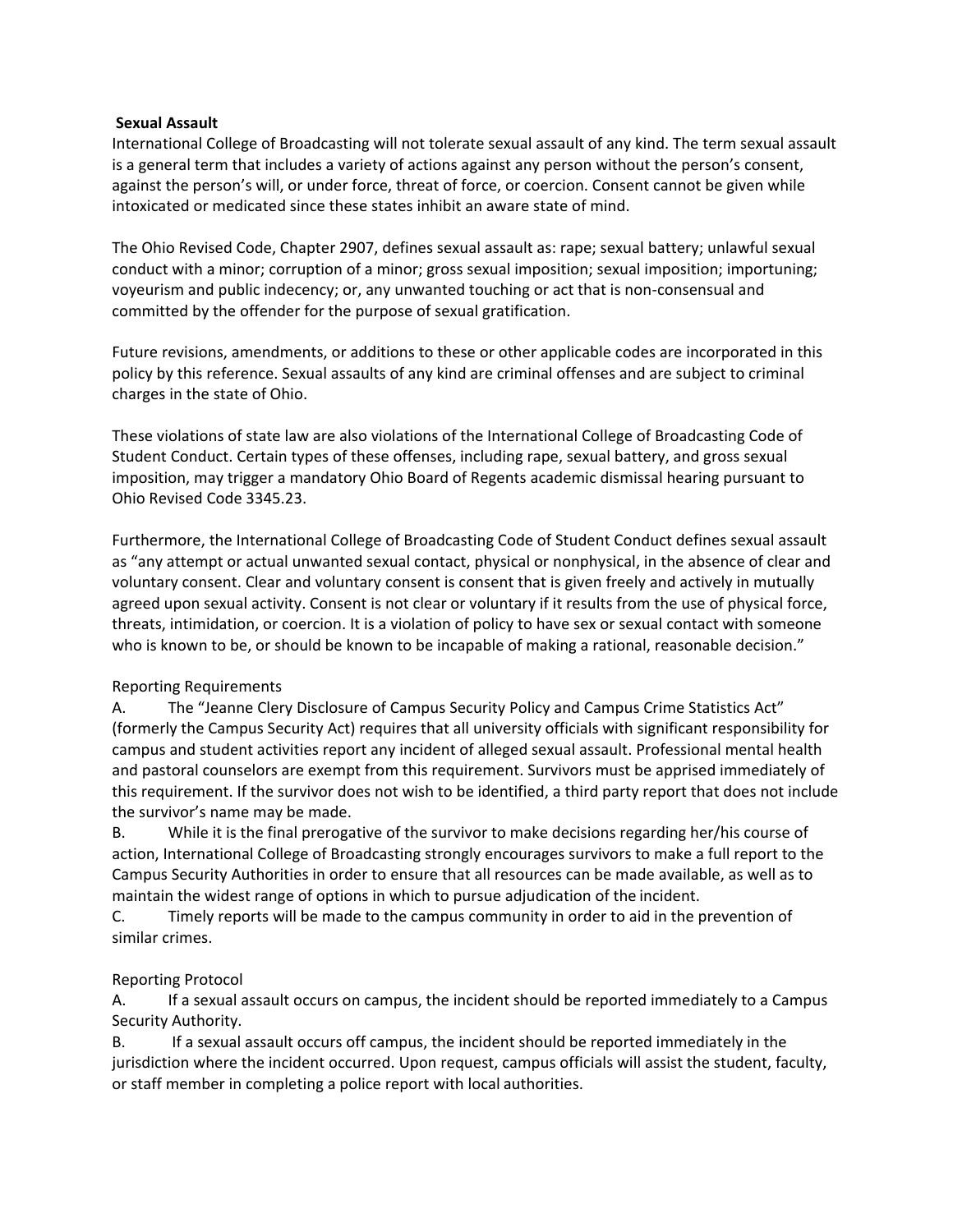C. The individual should immediately obtain medical treatment at an area hospital for injuries, sexually transmitted diseases, and pregnancy. A medical exam to preserve evidence of rape for use in court can be performed, but the exam must be completed within 72 hours of a sexual assault. To preserve as much evidence as possible, the victim should be advised not to eat, drink, smoke, bathe, shower, douche, or urinate.

D. Should a violation of local, state, or federal laws occur within the school, the appropriate legal action will be initiated through the criminal justice system. If assistance is needed, the Dayton Police Department, Riverside Police Department, Montgomery County Sheriff's Office, Ohio State Highway Patrol, or Bureau of Criminal Identification and Investigation (BCII) may be contacted. Incidents of domestic violence will be handled in accordance with ORC 2919.25.

# **Registered Sex Offenders**

The Montgomery County Sheriff's Office maintains a list of currently registered sex offenders residing in Montgomery County. The Montgomery County Sex Offender Registry can be accessed at [http://www.sheriffalerts.com/cap\\_main.php?office=53969](http://www.sheriffalerts.com/cap_main.php?office=53969) .

Resources

If you have been a victim of a crime, there are resources available to assist you. The following is a list of National, State and Local victim resource organizations:

# **National Organizations:**

[National Center for Victims of Crime](http://www.nvc.org/) PO Box 101207 Arlington, VA 22210 202-467-8700

Official Office for Victims of Crime [National Organization for Victim As](http://www.ojp.usdoj.gov/ovc/)[sistanc](http://www.trynova.org/)e [National Victims' Constitutional Amendmen](http://www.trynova.org/)t Network (NVCAN) [National Crime Victims Research and Treatment Center](http://www.nvcan.org/) [Medical University of South Carolina](http://www.musc.edu/cvc/)  171 Ashley Ave. Charleston, SC 29425 (843)792-2945

National Domestic Violence Hotline [\(800\)799-7233 \(SAFE\)](http://www.ojp.usdoj.gov/ovc/help/dv.htm) (800)787-3224 (TTY for the deaf)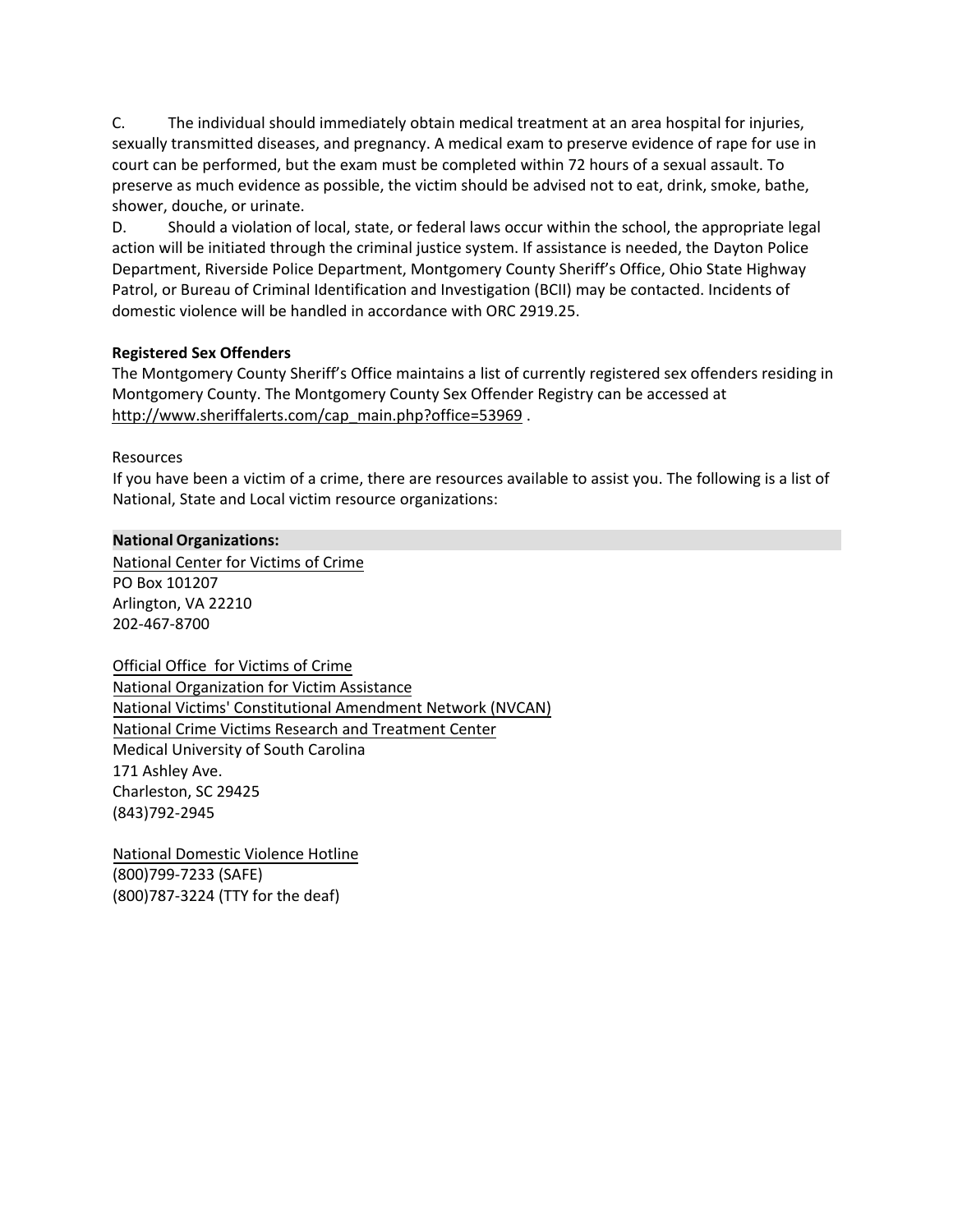[National Coalition Against Domestic Violence](http://www.ncadv.org/) PO BOX 18749 Denver, CO 80218 (303)839-1852

[National Council on Child Abuse and Family Violence](http://www.nccafv.org/) 1155 Connecticut Ave, NW Suite 400 Washington, DC 20036 (800)222-2000

[National Health Resource Center on Domestic Violence](http://endabuse.org/) Family Violence Prevention Fund 383 Rhode Island St Suite 304 San Francisco, CA 94103-5133 (415)252-8900

#### [National Committee to Prevent Child Abuse \(NCPCA\)](http://www.childabuse.org/)

332 S Michigan Ave. Suite 1600 Chicago, IL 60604 (312)663-3520

## [National Coalition Against Sexual Assault](http://www.pcar.org/)

125 N Enola Dr. Enola, PA 17025 (717)728-9764

#### [Drugs and Crime Data Center and Clearinghouse](http://www.whitehousedrugpolicy.gov/)

1600 Research Blvd. Rockville, MD 20850 (800)666-3332

[RID-USA \(Remove Intoxicated Drivers\)](http://www.rid-usa.org/) PO BOX 520 Schenectady, NY 12301 (518)393-4357

#### **State Organizations:**

[Ohio Department of Rehabilitation and Correction Office of Victim Services](http://www.mcohio.org/Ohio%20Department%20of%20Rehabilitation%20and%20Correction%20Office%20of%20Victim%20Services) 1050 Freeway Drive, North Columbus, OH 43229 (888)842-8464 [Ohio Attorney General Crime Victim Services](http://www.ag.state.oh.us/sections/crime_victims_services/assistance_program.htm) [Ohio Attorney General Crime Victim Compensation Program](http://www.ag.state.oh.us/web_applications/CVOnlineApplication/CVOnlineApplication_Local/src/CVOnlineStart.htm) (800)824-8263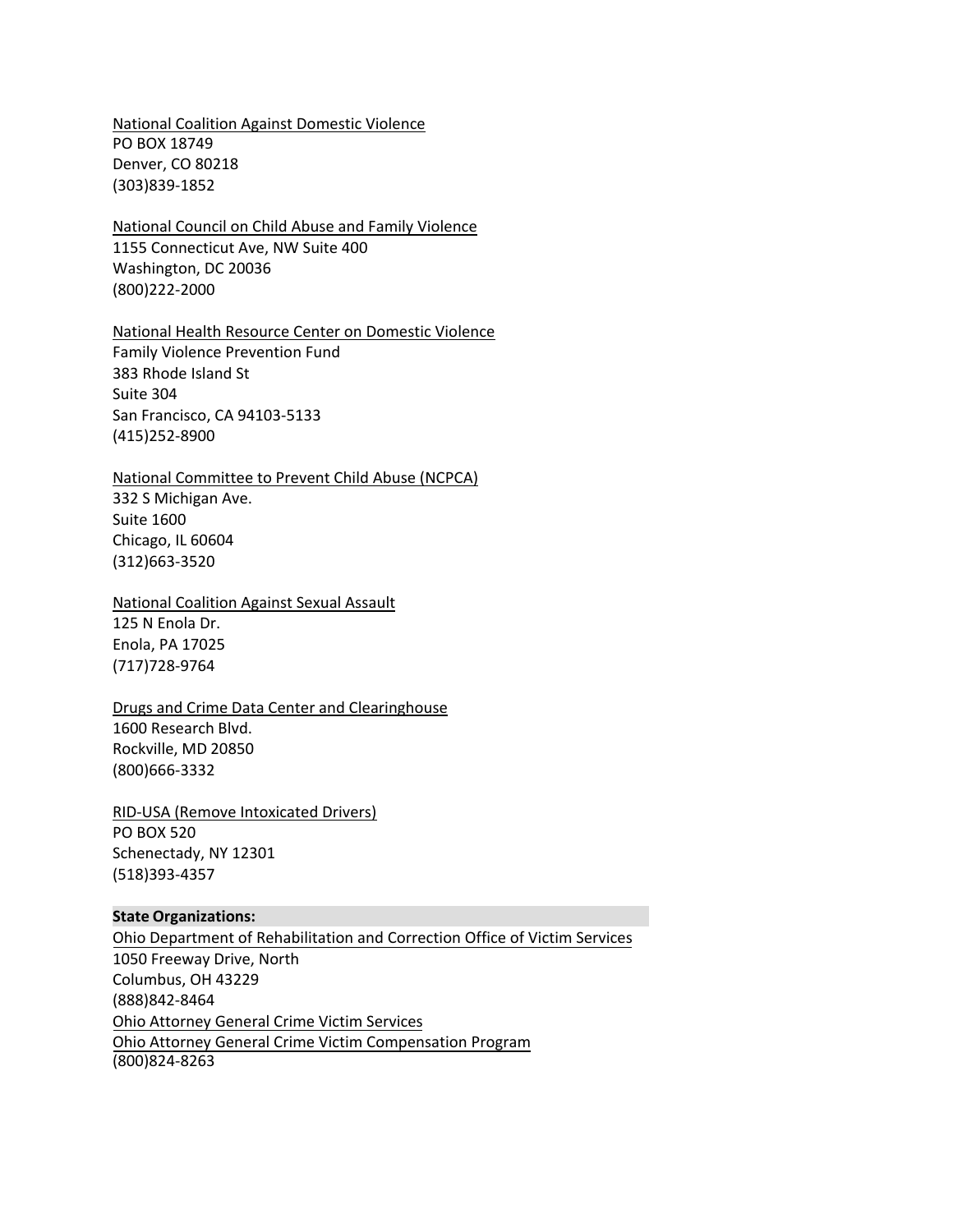# **Local Organizations:**

[Montgomery County Children Services](http://www.montcsb.org/) 3304 N Main Street Dayton, OH 45405 (937)224-5437 (KIDS) Artemis Center for Alternatives to Domestic Violence 310 W Monument Ave. Dayton, OH 45402 (937) [222-7233](http://www.artemiscenter.org/)

Crisis Care (937) 224-4646

Womanline (937)223-2446

YWCA (937) 222-6333

City of Riverside Victim Services Office (937)233-1801

## **Firearms and Weapons**

Firearms and weapons of any sort are prohibited on campus property.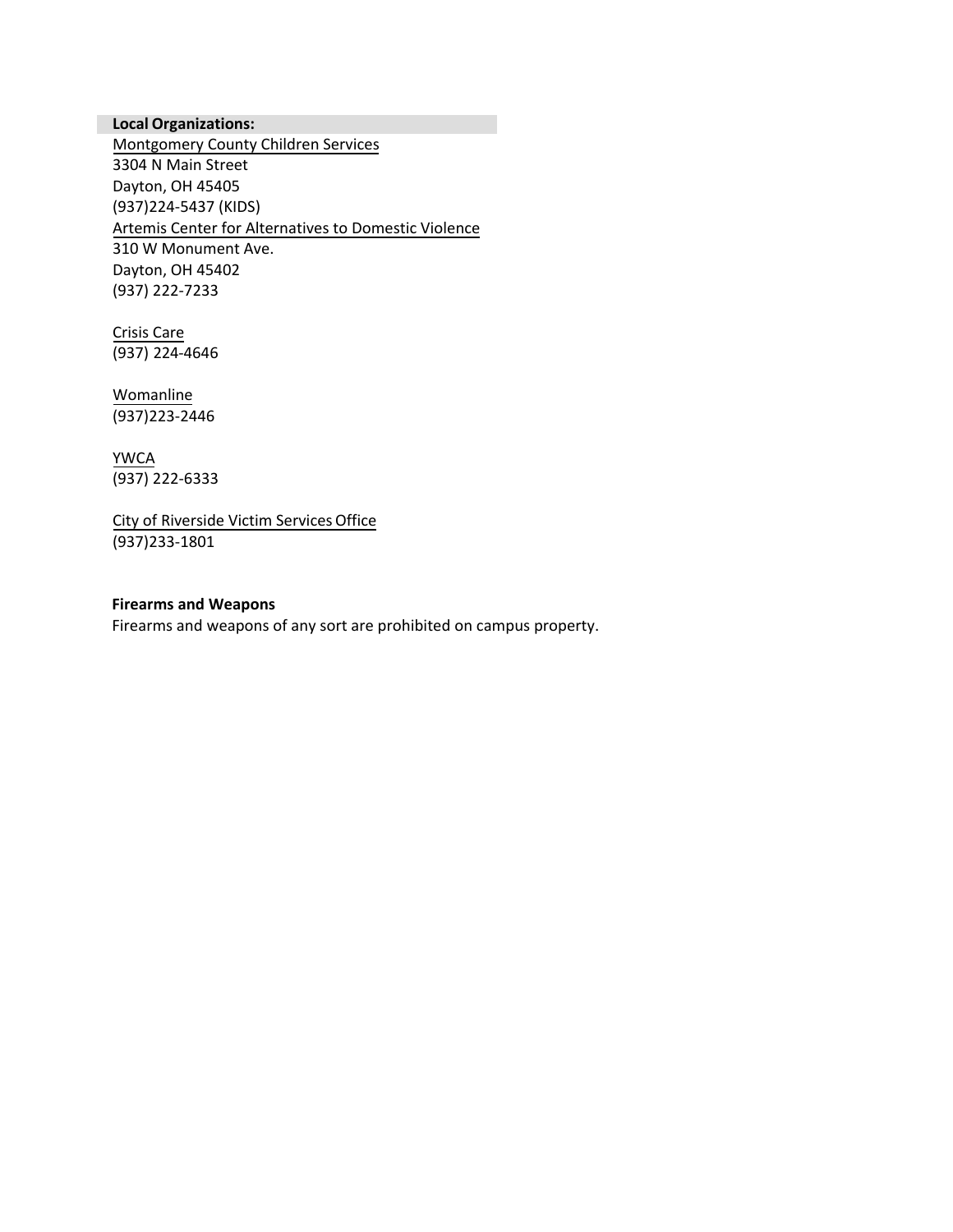| <b>Offense</b><br>(Reported By Hierarchy)       | Year | On                 | Non-               | <b>Public</b> | <b>Total</b>   | <b>Residential</b><br><b>Facilities</b> |
|-------------------------------------------------|------|--------------------|--------------------|---------------|----------------|-----------------------------------------|
| Murder/Non Negligent                            | 2017 | <b>Campus</b><br>0 | <b>Campus</b><br>0 | Property<br>0 | 0              | <b>NA</b>                               |
| Manslaughter                                    | 2018 | 0                  | $\boldsymbol{0}$   | 0             | 0              | <b>NA</b>                               |
|                                                 | 2019 | $\mathbf 0$        | $\mathbf 0$        | 0             | 0              | <b>NA</b>                               |
|                                                 | 2017 | 0                  | 0                  | 0             | 0              | <b>NA</b>                               |
| Negligent Manslaughter                          | 2018 | 0                  | $\mathbf 0$        | 0             | 0              | <b>NA</b>                               |
|                                                 | 2019 | $\overline{0}$     | $\mathbf 0$        | 0             | 0              | <b>NA</b>                               |
|                                                 | 2017 | $\mathbf 0$        | $\mathbf 0$        | 0             | 0              | <b>NA</b>                               |
| Sex Offenses, Forcible<br>(Rape, Sodomy, Sexual | 2018 | 0                  | $\mathbf 0$        | 0             | 0              | <b>NA</b>                               |
| Assault w/object and                            |      |                    |                    |               |                |                                         |
| Fondling)                                       | 2019 | $\mathbf 0$        | $\mathbf 0$        | 0             | 0              | <b>NA</b>                               |
| Sex Offenses, Non                               | 2017 | $\overline{0}$     | $\mathbf 0$        | 0             | 0              | <b>NA</b>                               |
| Forcible (Incest and                            | 2018 | 0                  | 0                  | 0             | 0              | ΝA                                      |
| Statutory Rape)                                 | 2019 | 0                  | $\mathbf 0$        | 0             | 0              | <b>NA</b>                               |
| Robbery                                         | 2017 | $\mathbf 0$        | $\mathbf 0$        | 0             | $\overline{0}$ | <b>NA</b>                               |
|                                                 | 2018 | 0                  | $\mathbf 0$        | 0             | 0              | <b>NA</b>                               |
|                                                 | 2019 | 0                  | 0                  | 0             | 0              | <b>NA</b>                               |
| <b>Aggravated Assault</b>                       | 2017 | $\mathbf 0$        | $\mathbf 0$        | 0             | $\overline{0}$ | <b>NA</b>                               |
|                                                 | 2018 | 0                  | $\mathbf 0$        | 0             | 0              | <b>NA</b>                               |
|                                                 | 2019 | 0                  | 0                  | 0             | 0              | <b>NA</b>                               |
| <b>Burglary</b>                                 | 2017 | $\mathbf 0$        | $\mathbf 0$        | 0             | 0              | <b>NA</b>                               |
|                                                 | 2018 | $\overline{0}$     | $\boldsymbol{0}$   | 0             | 0              | <b>NA</b>                               |
|                                                 | 2019 | 0                  | $\mathbf 0$        | 0             | 0              | <b>NA</b>                               |
| Motor Vehicle Theft                             | 2017 | 0                  | $\mathbf 0$        | 0             | 0              | <b>NA</b>                               |
|                                                 | 2018 | $\mathbf 0$        | $\mathbf 0$        | 0             | $\mathbf 0$    | <b>NA</b>                               |
|                                                 | 2019 | 0                  | $\mathbf 0$        | 0             | 0              | <b>NA</b>                               |
| Liquor Law Arrests                              | 2017 | 0                  | $\mathbf 0$        | 0             | 0              | <b>NA</b>                               |
|                                                 | 2018 | 0                  | $\boldsymbol{0}$   | 0             | $\mathbf 0$    | <b>NA</b>                               |
|                                                 | 2019 | 0                  | $\mathbf 0$        | 0             | 0              | <b>NA</b>                               |
| Drug Law Arrests                                | 2017 | $\overline{0}$     | $\mathbf 0$        | 0             | 0              | <b>NA</b>                               |
|                                                 | 2018 | 0                  | 0                  | 0             | 0              | <b>NA</b>                               |
|                                                 | 2019 | 0                  | 0                  | 1             | 0              | ΝA                                      |
| <b>Weapons Law Arrests</b>                      | 2017 | 0                  | $\mathbf 0$        | 0             | 0              | <b>NA</b>                               |
|                                                 | 2018 | $\mathbf 0$        | $\mathbf 0$        | 0             | 0              | <b>NA</b>                               |
|                                                 | 2019 | 0                  | 0                  | 0             | 0              | <b>NA</b>                               |
| <b>Liquor Law Violations</b>                    | 2017 | 0                  | $\mathbf 0$        | 0             | 0              | <b>NA</b>                               |
| Referred for Disciplinary                       | 2018 | 0                  | $\pmb{0}$          | 0             | 0              | <b>NA</b>                               |
| Action                                          | 2019 | 0                  | 0                  | 0             | 0              | <b>NA</b>                               |
| Drug Law Violations                             | 2017 | 0                  | $\mathbf 0$        | 0             | 0              | <b>NA</b>                               |
| Referred for                                    | 2018 | $\pmb{0}$          | $\mathbf 0$        | 0             | 0              | <b>NA</b>                               |
| <b>Disciplinary Action</b>                      | 2019 | 0                  | $\mathbf 0$        | 0             | 0              | <b>NA</b>                               |
| <b>Weapons Law Violations</b>                   | 2017 | 0                  | 0                  | 0             | 0              | <b>NA</b>                               |
| Referred for Disciplinary                       | 2018 | $\pmb{0}$          | $\pmb{0}$          | 0             | 0              | <b>NA</b>                               |
| Action                                          | 2019 | 0                  | $\pmb{0}$          | 0             | 0              | <b>NA</b>                               |

**Annual Crime Statistics - International College of Broadcasting**